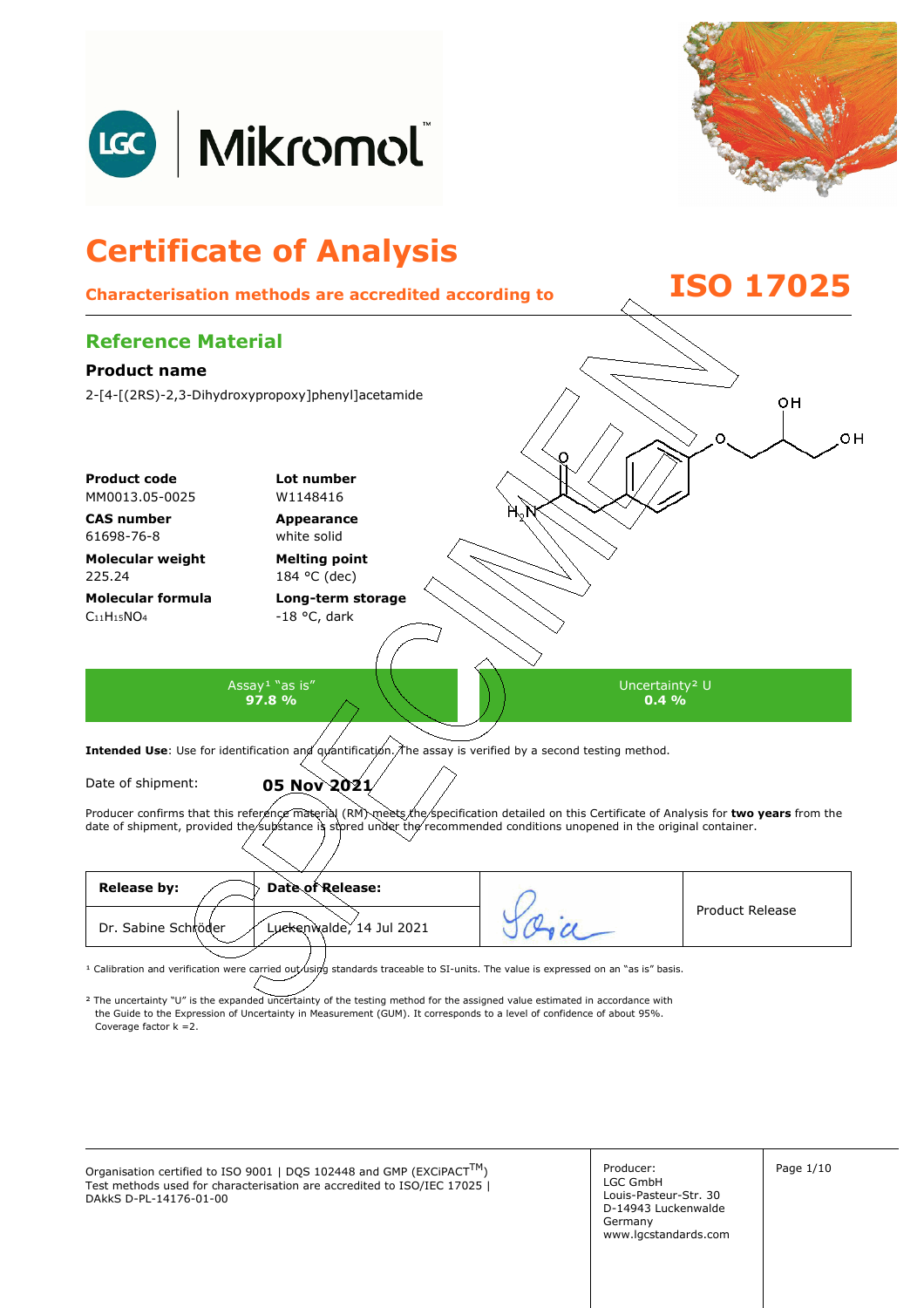

### **Product information**

This RM is intended for laboratory use only and is not suitable for human or animal consumption. This RM conforms to the characteristics of a primary standard as described in the ICH Guidelines. The values quoted in this Certificate of Analysis are the producer's best estimate of the true values within the stated uncertainties and based on the techniques described in this Certificate of Analysis. The characterisation of this material was undertaken in accordance with the requirements of ISO/IEC 17025. The identity is verified by data from international scientific literature.

## **Storage and handling**

Before usage of the RM, it should be allowed to warm to room temperature. No drying is required, as assigned values are already corrected for the content of water and other volatile materials.

Reference Material quality is controlled by regularly performed quality control tests (retests).

## **Further content**

Assigned value Purity Identity Revision table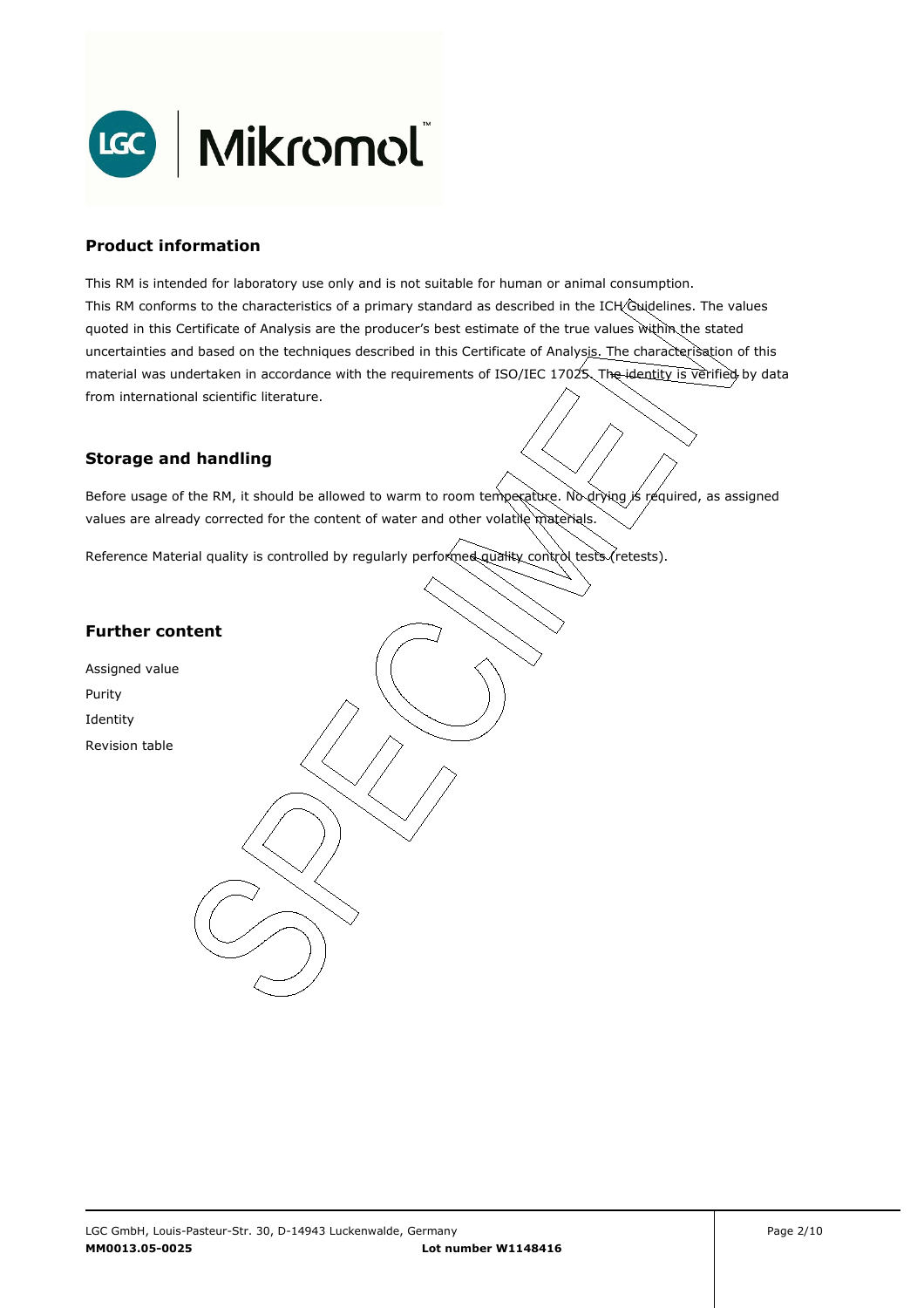

# **Assigned value**

#### **Assay "as is": 97.75 %; U = 0.43 %**

The assay "as is" is assessed by quantitative NMR spectroscopy and is equivalent to the assay based on the The verified result lies inside our acceptance criteria, i.e. less than 1.0 % difference to assay assigning technique. not-anhydrous and not-dried substance. The assay is verified by 100% method/mass-balance)

For quantitative applications, use the assay as a calculation value on the  $\gamma$  as is basis". The uncertainty of the assay can be used for estimation/calculation of measurement uncertainty.

| Method 1: Value assigning technique - quantitative NMR spectroscopy    |                                                                            |
|------------------------------------------------------------------------|----------------------------------------------------------------------------|
| <b>Conditions</b>                                                      | 400 MHz $\langle$ CQ <sub>3</sub> OQ                                       |
| <b>Internal standard</b>                                               | Duroquinone (certified) reference material), signal 1.7 - 2.3<br>H SL, máq |
| <b>Results</b> (mass fraction, $n = 6$ )                               | $97.75$ %; $U = 0.43$ %                                                    |
| Quantitative NMR spectrum                                              |                                                                            |
|                                                                        |                                                                            |
|                                                                        |                                                                            |
| 7.0<br>8.5<br>7.5<br>6.6<br>9.5<br>8.0<br>6.6<br>9.0<br>6.0<br>3258.37 | 3.0<br>2.5<br>1.6<br>4.0<br>s.s<br>5.0<br>4.6<br>2.0<br>1.0<br>0.5<br>0.0  |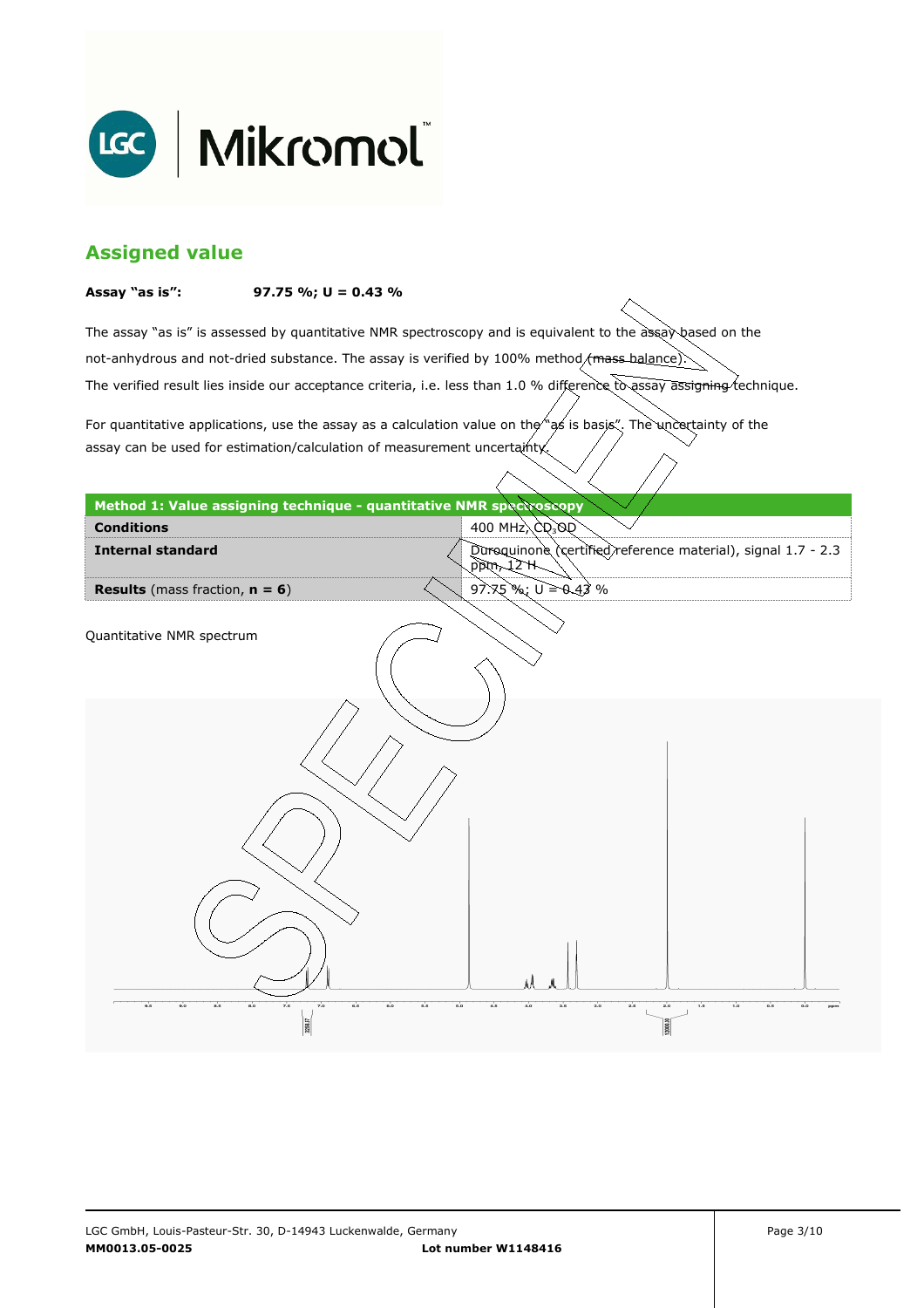

| Method 2: Value verifying technique - 100% method                                                             |                                                                          |  |
|---------------------------------------------------------------------------------------------------------------|--------------------------------------------------------------------------|--|
| 100% method (mass balance) with<br>chromatographic purity by HPLC                                             |                                                                          |  |
| <b>Result</b>                                                                                                 | 97.34 %                                                                  |  |
| The calculation of the 100% method follows the formula:                                                       |                                                                          |  |
| Purity (%)                                                                                                    |                                                                          |  |
| Assay $(\% ) = (100 \% - volatile contents (\%) )$<br>100 %                                                   |                                                                          |  |
| Volatile contents are considered as absolute contributions and purity is considered as relative contribution. |                                                                          |  |
| Inorganic residues are excluded by additional tests.                                                          |                                                                          |  |
| <b>Purity</b><br>Purity by High Performance Liquid Chromatography (HPLC)                                      |                                                                          |  |
| <b>HPLC Conditions:</b>                                                                                       |                                                                          |  |
| <b>Column</b>                                                                                                 | LiChrospher 60 RP-select B; 5 µm, 125 x 4.0 mm                           |  |
| <b>Column temperature</b>                                                                                     | 40 ⁄°С                                                                   |  |
| <b>Detector</b>                                                                                               | ∕D́AD, 226 nm                                                            |  |
| Injector                                                                                                      | Auto 2 µl; 0.252 mg/ml in Acetonitrile/Water 50/50<br>(v/v)              |  |
| <b>Flow rate</b>                                                                                              | $1.0$ ml/min                                                             |  |
| <b>Phase A</b>                                                                                                | Water, 0.1 % $H_3PO_4$                                                   |  |
| <b>Phase B</b>                                                                                                | Acetonitrile, 0.1 % H <sub>3</sub> PO <sub>4</sub>                       |  |
| <b>Gradient program</b>                                                                                       | 0-5 min A/B 95/5                                                         |  |
|                                                                                                               | 5-8 min A/B to 30/70<br>8-13 min A/B to 95/5<br>13-17 min A/B 95/5 (v/v) |  |
|                                                                                                               |                                                                          |  |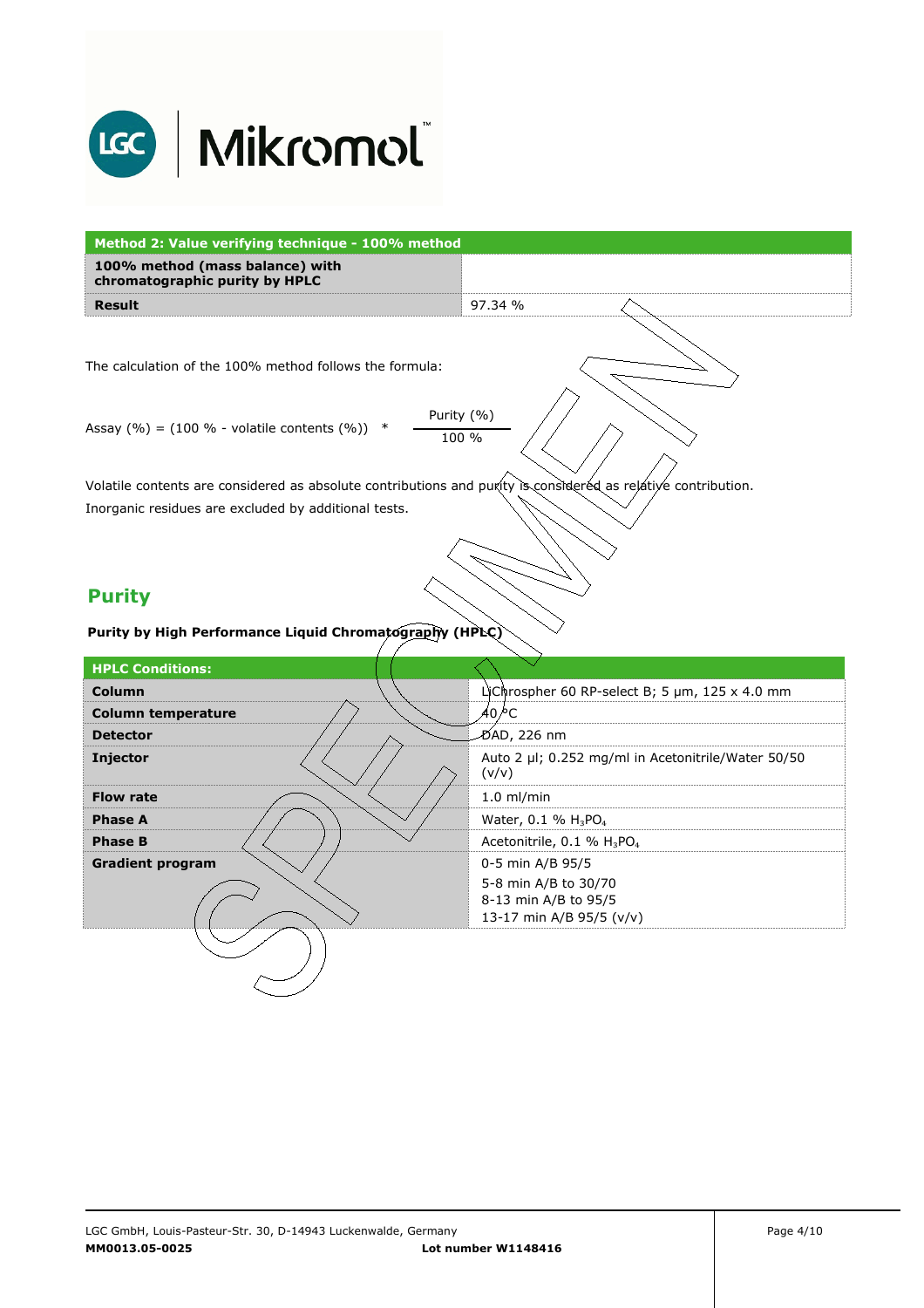

#### HPLC chromatogram and peak table

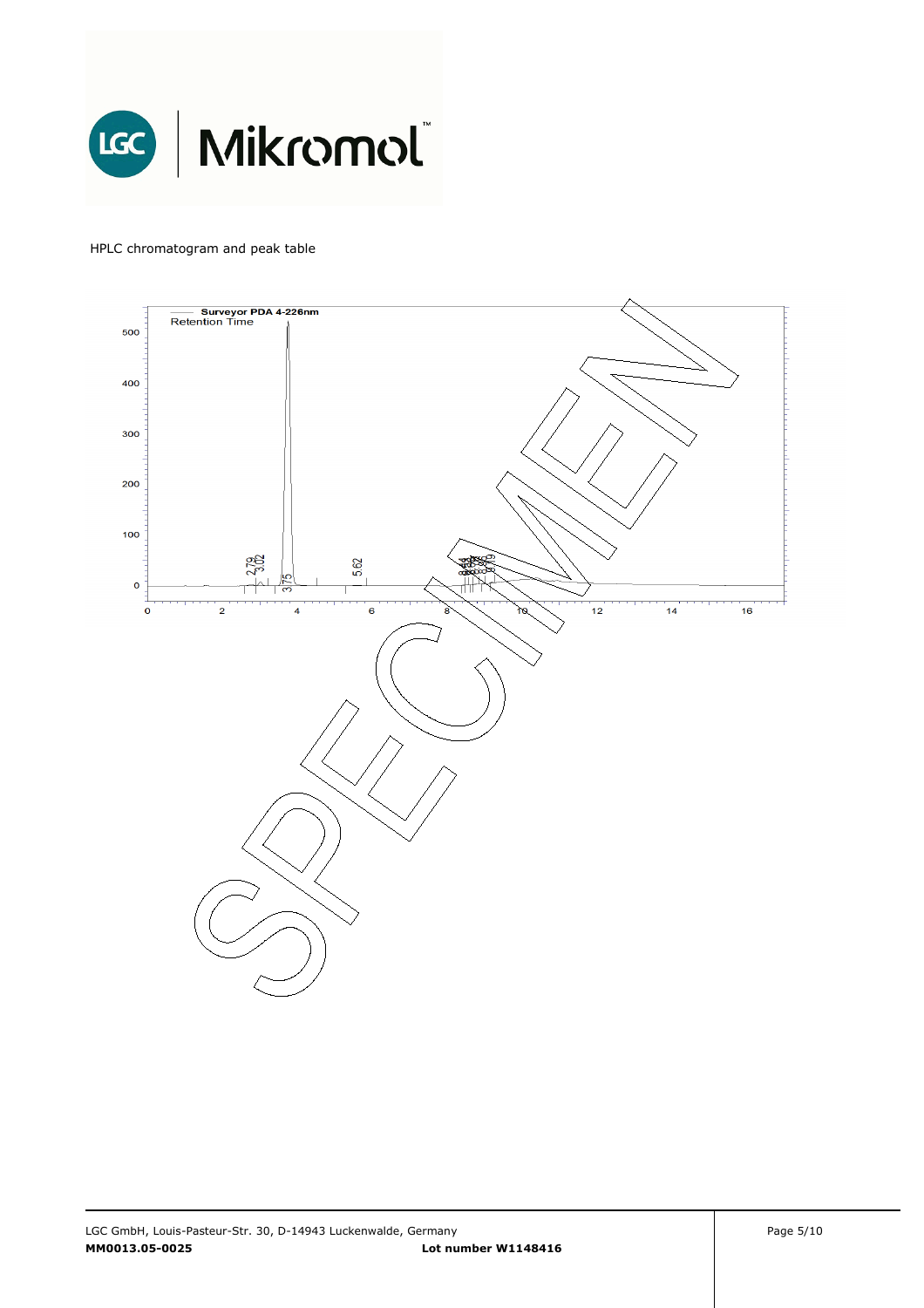

# LGC | Mikromol

| Area percent report - sorted by signal |                       |               |          |  |
|----------------------------------------|-----------------------|---------------|----------|--|
| <b>Pk #</b>                            | <b>Retention time</b> | Area          | Area %   |  |
| $\mathbf{1}$                           | 2.79                  | 21478         | 0.43     |  |
| $\overline{2}$                         | 3.02                  | 52516         | 1.04     |  |
| $\mathsf 3$                            | 3.75                  | 4927918       | $9$ .99  |  |
| $\overline{4}$                         | 5.62                  | 9215          | 0.18     |  |
| 5                                      | 8.44                  | 1035          | 0,02     |  |
| $\boldsymbol{6}$                       | 8.53                  | 676           | 0.01     |  |
| $\overline{7}$                         | 8.66                  | 651           | 0,01     |  |
| $\,8\,$                                | 8.76                  | 4628          | $-60.09$ |  |
| $\mathsf 9$                            | 8.96                  | 2431          | 0.05     |  |
| 10                                     | 9.19                  | $\sqrt{3202}$ | 0.16     |  |
| <b>Totals</b>                          |                       | 5028750       | 100.00   |  |

The content of the analyte was determined as ratio`of the peak area of the analyte and the cumulative<br>areas of the purities, added up to 100,%. System peaks were ignored in calculation.

|                         | $\checkmark$           |
|-------------------------|------------------------|
| Result $(n = 3)$        | 97.99 %; $U = 0.18$ %  |
| Volatile content        |                        |
| <b>Water content</b>    |                        |
| <b>Method</b>           | Karl Fischer titration |
| <b>Result</b> $(n = 3)$ | 0.66 %*; SD < 0.01 %   |

\*not accredited testing method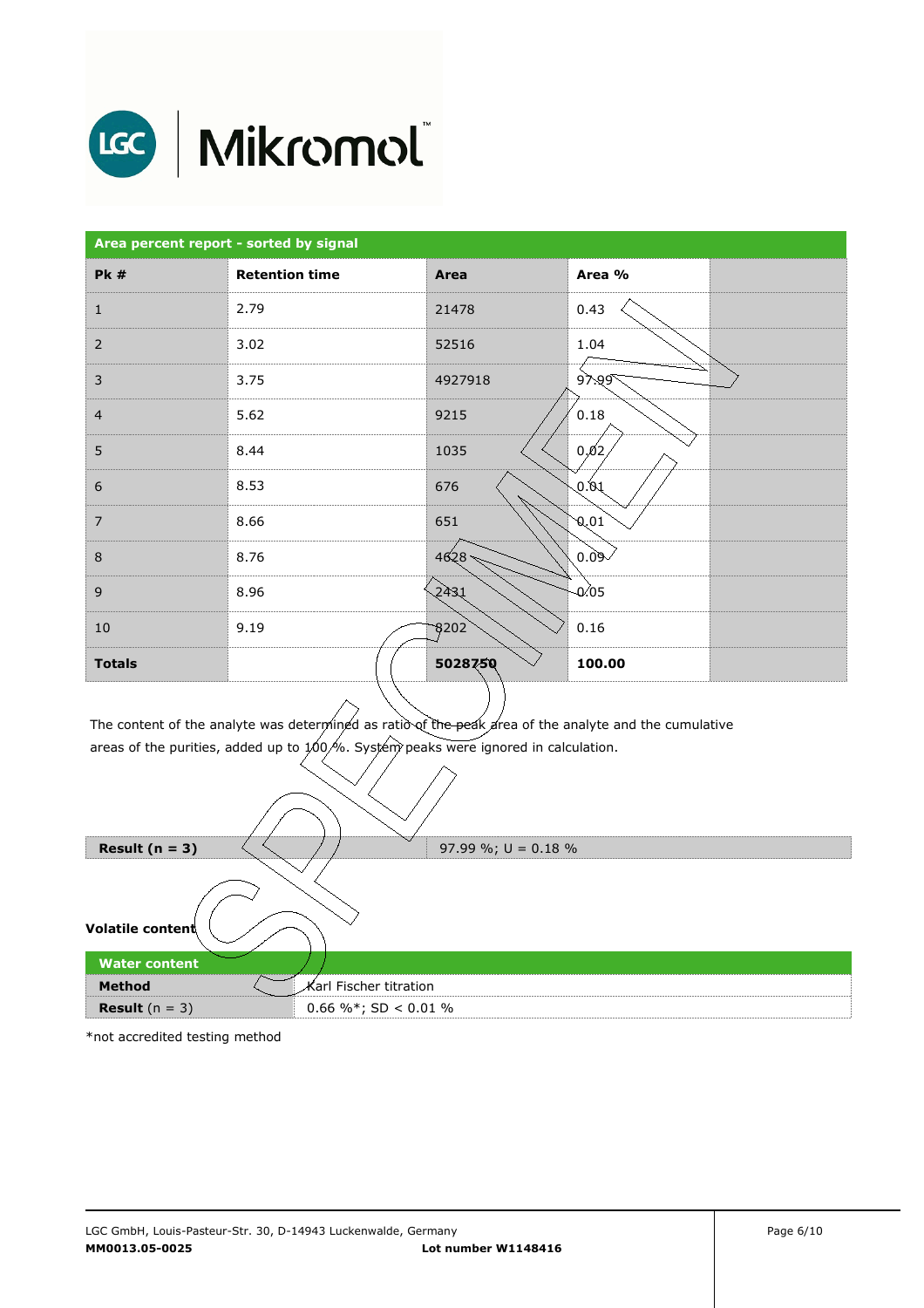

| <b>Residual solvents</b>                                         |                                                                           |  |
|------------------------------------------------------------------|---------------------------------------------------------------------------|--|
| Method                                                           | $1H-NMR$                                                                  |  |
| <b>Result</b> $(n = 1)$                                          | No significant amounts of residual solvents were detected $($ < 0.05 %).* |  |
| *not accredited testing method                                   |                                                                           |  |
| <b>Inorganic residues</b>                                        |                                                                           |  |
| Method:<br>Elementary analysis                                   |                                                                           |  |
| Inorganic residues can be excluded by elementary analysis (CHN), |                                                                           |  |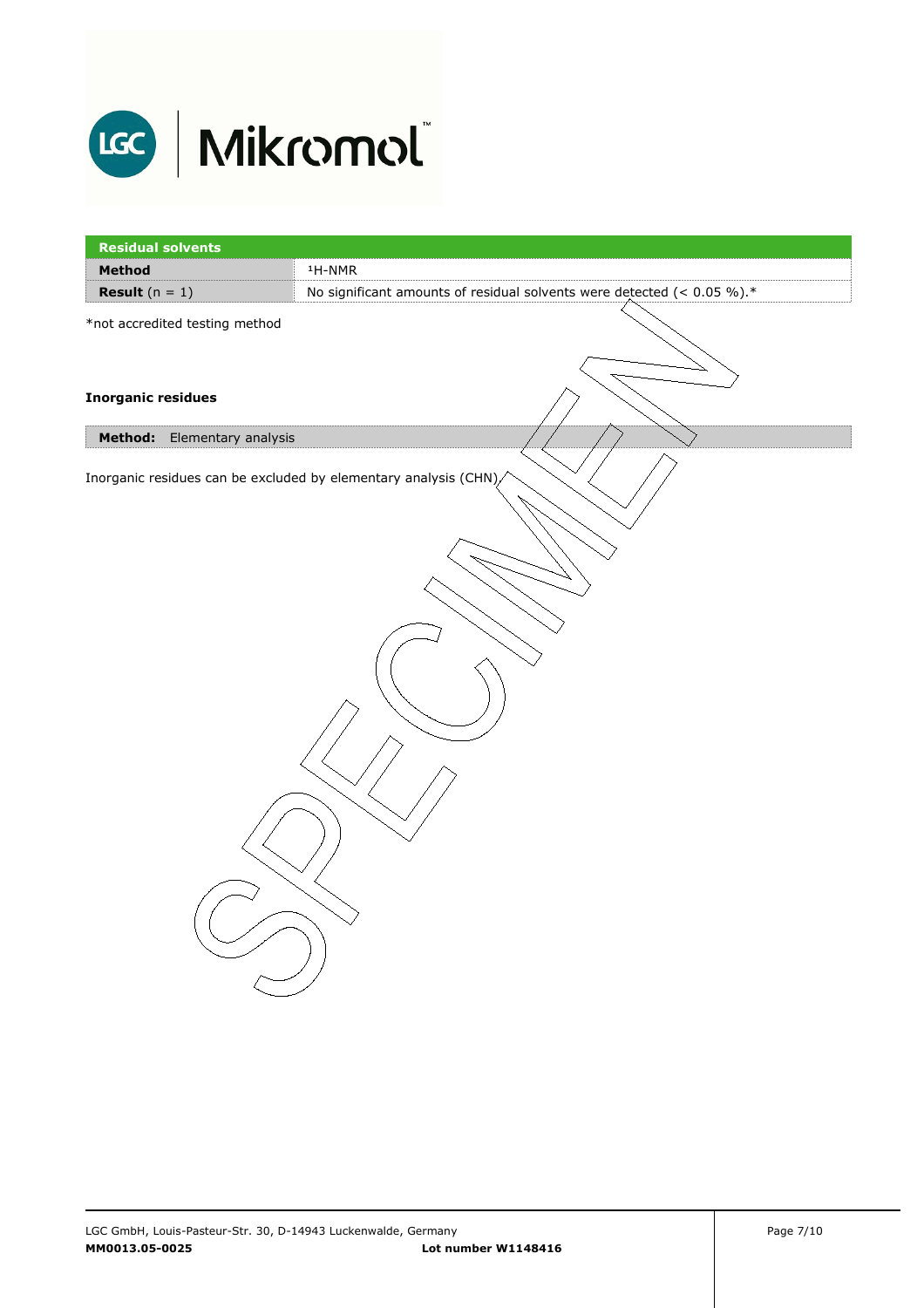

# **Identity**

The identity is assessed by ISO/IEC 17025 accredited testing methods.

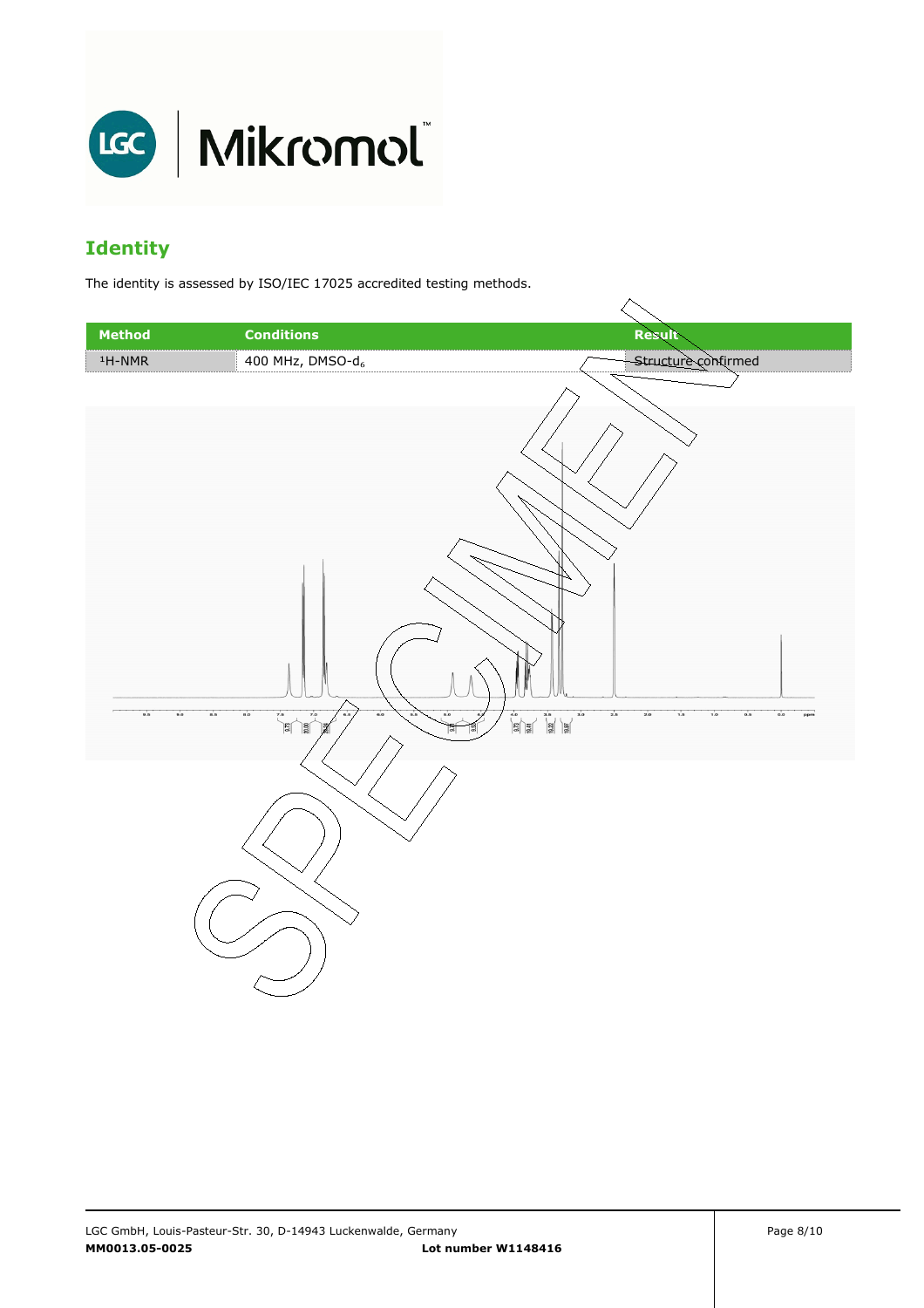

# LGC | Mikromol